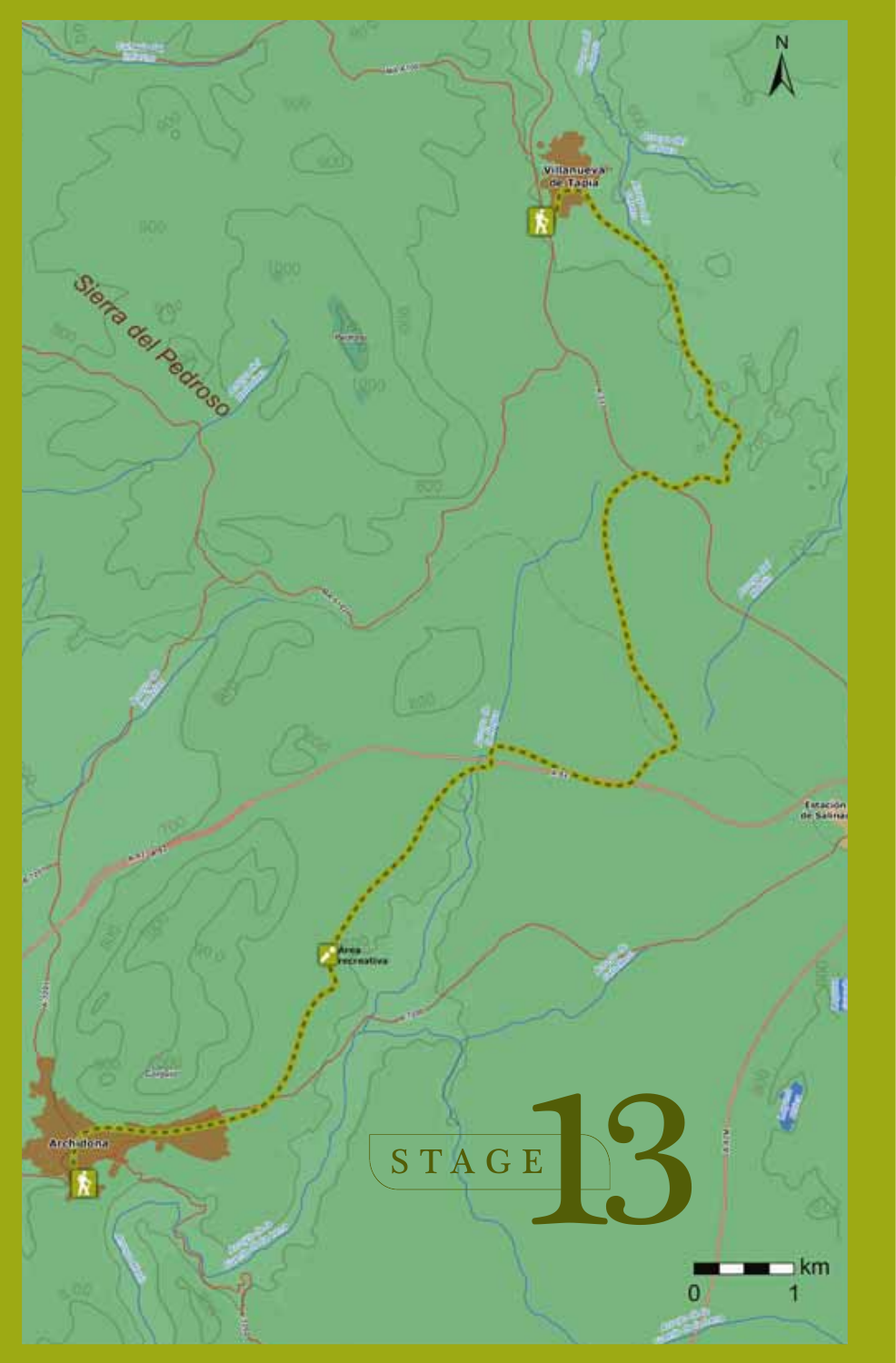# STAGE 13 Archidona - Villanueva de Tapia

stage 13 begins in Archidona<br>and it leads through moun-<br>tains as you walk direction<br>north-west The 17.1 km stretch and it leads through moun-**I** tains as you walk direction north-west. The **17, 1 km** stretch between the starting point and the end in Villanueva de Tapia is characterised by the olive groves and *dehesas* of mature holm oaks.

# **D E S C R I P T I O N**

### **ABOUT THE BIRDLIFE:**

This stage of the walk starts off with the views towards the Sierra de Archidona quarries and as it continues it takes you through cultivated areas harbouring large specimens of holm oak. You will be walking through a patch of well-preserved *dehesa* and then, for the first time, you will step into a large extension of olive tree monoculture

## **DID YOU KNOW?**

**If** you have a look at the world distribution map of the Azure-winger you may be surprised to see that it occurs from Russia and China up with a population separated by over 9000 kilometres in the Iberian P This species f you have a look at the world distribution map of the Azure-winged Magpie you may be surprised to see that it occurs from Russia and China up to Japan, with a population separated by over 9000 kilometres in the Iberian Peninsula. This species is gregarious and noisy with a very characteristic long tail, bluish wings and a black cap. For quite a long time it has been assumed that it was the tradesmen who brought the bird to Iberia from Asia in the 16th Century. However, the recent discovery of the bird´s fossils in Gibraltar started a theory that the bird populations had been separated by the last ice age. Currently, the Iberian Azure-winged Magpies *(Cyanopica cooki)* are considered different species from the Asian ones *(Cyanopica cyanus)*. TEXT: ARM



Azure-winged Magpie. PHOTO: DPM **HIGHLIGHTED SPECIES**

In the Archidona area you will see Rock Dove, Eurasian Collared Dove, Pallid, Common and Alpine Swifts, White Wagtail, Common and Red-rumped Swallows, House and Crag Martin, Black Redstart, Common and Spotless Starling and House Sparrow. Once you leave the urban area behind, your attention

**135**

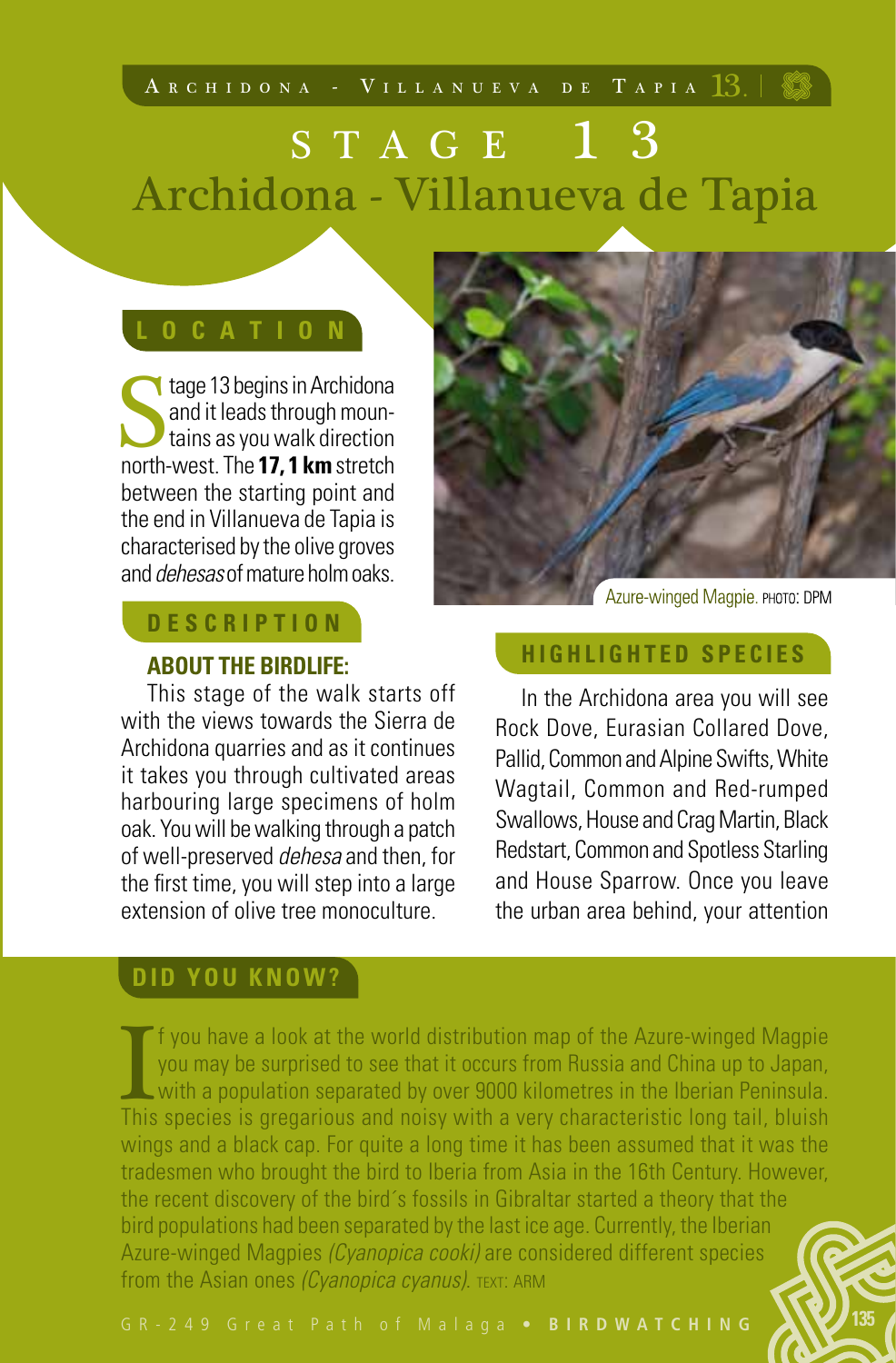

is drawn to the mountain views and species such as Common Kestrel, Blue Rock Thrush, Western Jackdaw and Red-billed Chough, which are seen in the distance, as well as some large raptors such as Golden, Short-toed and Bonelli´s Eagle or the Peregrine Falcon. Eagle Owl can also be found in the area. Species associated with crop fields are mainly the following: Crested Lark, European Robin, Common Blackbird, Sardinian Warbler, Common Chiffchaff, Spotless and Common Starling, Goldfinch, Greenfinch, Common Linnet and Serin. The scattered holm oak trees at this section add the presence of Common Buzzard, Long-eared Owl, Great Tit, Raven and Common Chaffinch